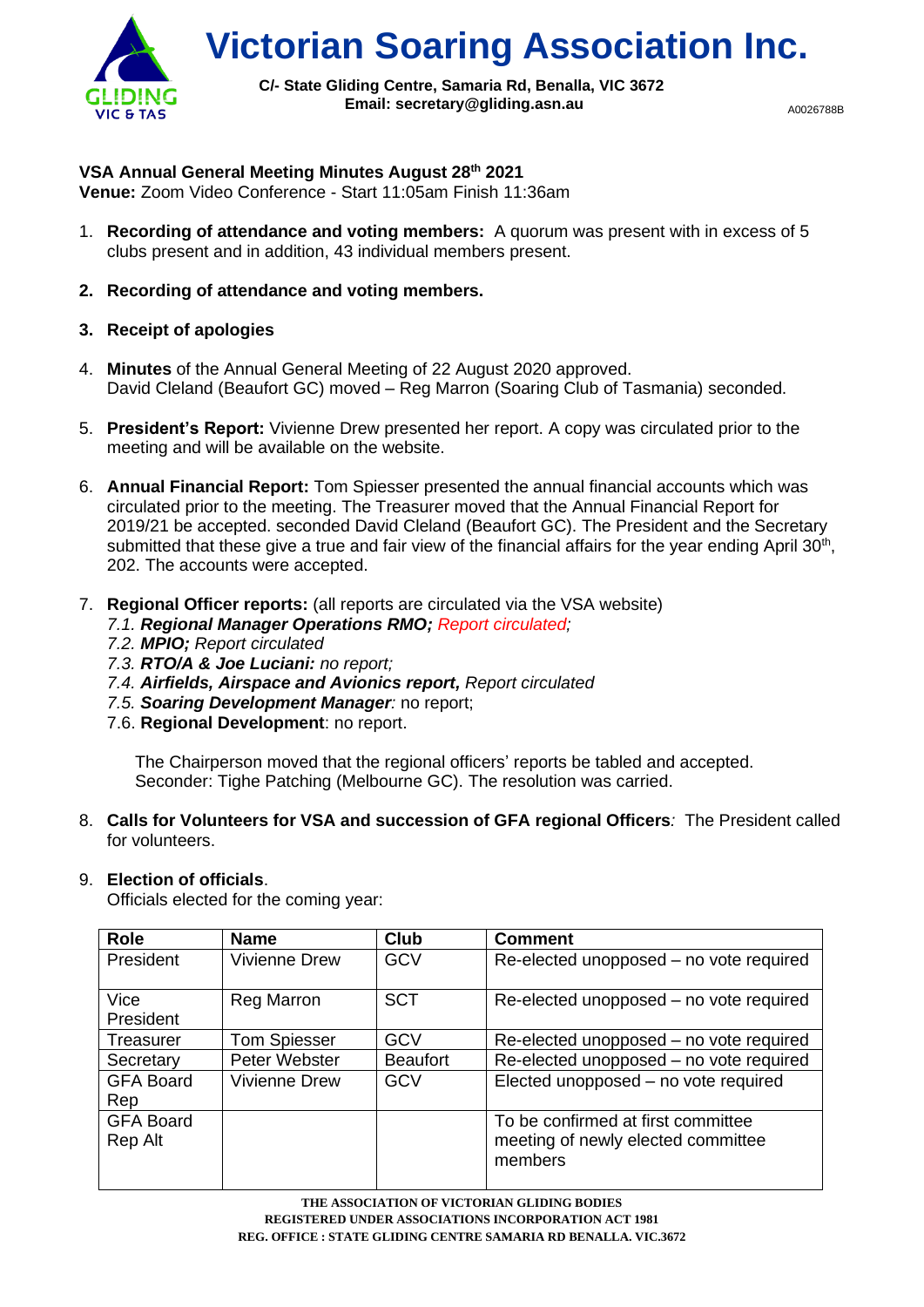

| Government<br>Liaison       | <b>Terry Knight</b>    | Alpine<br>Soaring Mt<br><b>Beauty</b> | Single nomination, no vote required |
|-----------------------------|------------------------|---------------------------------------|-------------------------------------|
| Committee<br>Member         | <b>Marley Hutchins</b> | <b>Sunraysia</b>                      | Single nomination, no vote required |
| Regional Rep<br><b>AJGC</b> | <b>Ryan Driscoll</b>   | <b>GCV</b>                            | Single nomination, no vote required |
| Committee<br>Member         | Harbans Mann           | <b>GCV</b>                            | Single nomination, no vote required |
| Webmaster                   | Vacant                 |                                       |                                     |
| Committee                   | Emma Wilkin            | <b>GCV</b>                            | Single nomination, no vote required |
| Committee                   | <b>Beverley Alden</b>  | <b>SGGC</b>                           | Single nomination, no vote required |

10. All officers were ratified for the coming year, see below.

| <b>Role</b>                                            | <b>Name</b>                             | Club                     |
|--------------------------------------------------------|-----------------------------------------|--------------------------|
| <b>RTO/A Airworthiness</b>                             | Joe Luciani<br>John Wharington (deputy) | Bendigo GC               |
| <b>Regional Manager</b><br>Operations                  | Alan Payne                              | <b>Melbourne Gliding</b> |
| <b>Soaring Development</b><br>Manager                  | Mike Durrant                            | Geelong                  |
| <b>Regional Development</b>                            | Vacant                                  |                          |
| Airfields, Airspace &<br><b>Avionics Officer</b>       | <b>Chris Thorpe</b>                     | <b>Beaufort</b>          |
| <b>Member Protection</b><br>Information Officer (MPIO) | Alf McMillan                            | Geelong                  |
| VSA delegate to SGCCOM                                 | <b>Vivienne Drew</b>                    | <b>GCV</b>               |
| <b>Trophy Officer</b>                                  | Vacant                                  | GCV                      |

## *Attendance:*

| <b>Name</b>             | <b>Club</b>         | <b>Clubs Present</b> |
|-------------------------|---------------------|----------------------|
| Peter Webster           | <b>Beaufort GC</b>  | <b>Beaufort</b>      |
| Vivienne Drew           | GCV                 | GCV                  |
| Mark Bland              | <b>ASMB</b>         | <b>SCO Tasmania</b>  |
| <b>Colin Campbell</b>   | <b>Bendigo GC</b>   | <b>MBGC</b>          |
| <b>Beverley Alden</b>   | <b>SGGC</b>         | <b>MGC</b>           |
| <b>Daniel Summers</b>   | <b>GCV</b>          | <b>GGC</b>           |
|                         |                     | <b>ASMB</b>          |
| Roger Druce             | Melbourne GC        | Bendigo GC           |
| Peter Raphael           | Bendigo GC          | <b>SGGC</b>          |
| <b>Terry Knight</b>     | <b>ASMB</b>         |                      |
| <b>Marley Hutchison</b> | <b>Sunraysia GC</b> |                      |
| Matt Wodehouse          | GCV                 |                      |
| Lisa (TBC)              | Don't know          |                      |

**THE ASSOCIATION OF VICTORIAN GLIDING BODIES REGISTERED UNDER ASSOCIATIONS INCORPORATION ACT 1981 REG. OFFICE : STATE GLIDING CENTRE SAMARIA RD BENALLA. VIC.3672**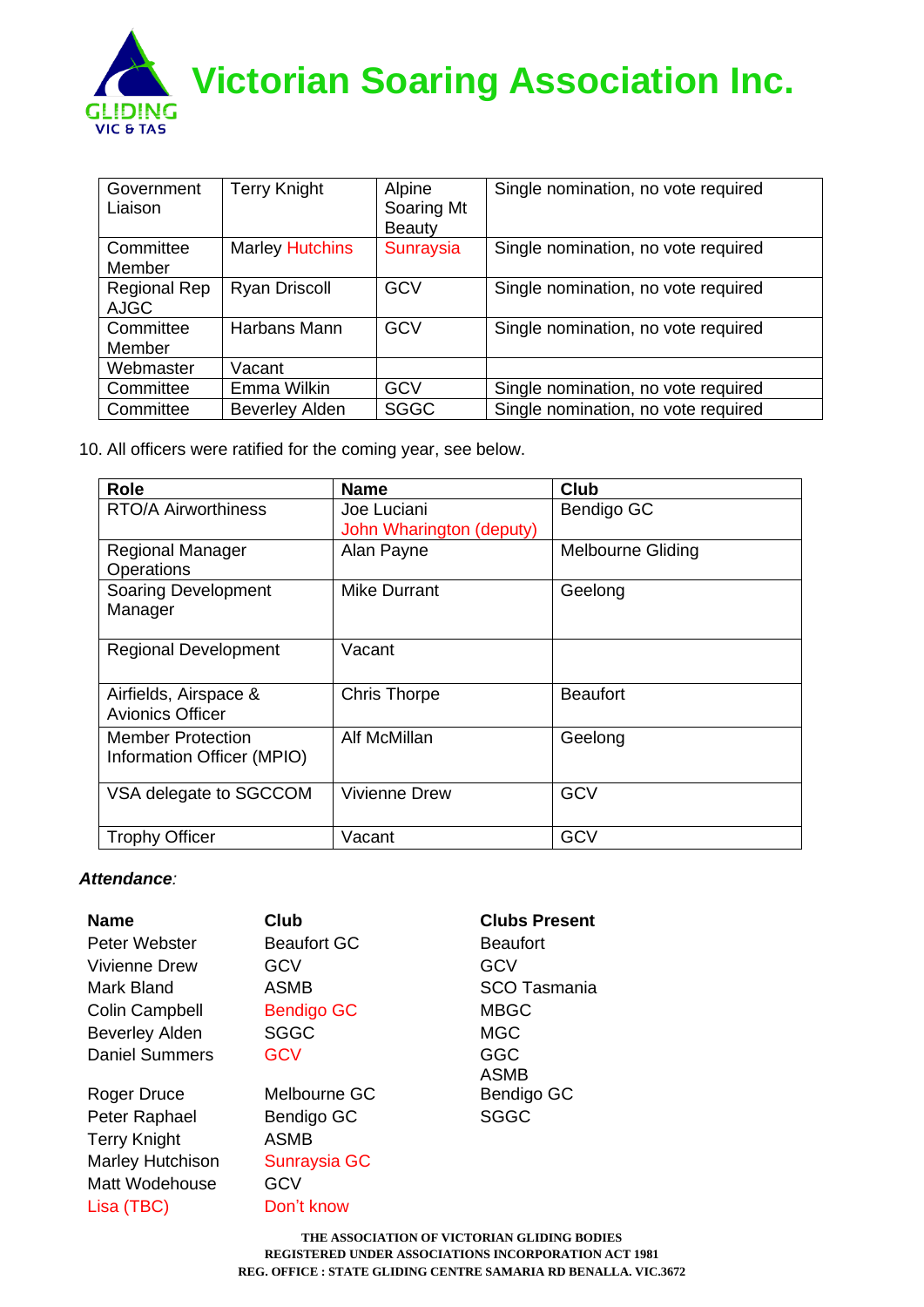**Victorian Soaring Association Inc.**



| <b>James Curry</b>    | <b>MGC</b>                               |
|-----------------------|------------------------------------------|
| Rob Brown             | <b>GCV</b>                               |
| Emma Wilkin           | <b>GCV</b>                               |
| <b>Richard Cotton</b> | <b>GCV</b>                               |
| <b>Min Shen</b>       | No idea – not showing up in GoMembership |
| <b>Mike Durrant</b>   | GGC                                      |
| <b>Terry Ryan</b>     | <b>Sport Aviation</b>                    |
| Duncan Robertson      | <b>MBGC</b>                              |
| Ailsa McMillan        | Geelong                                  |
| Alf McMillan          | Geelong                                  |
| Christopher Adda      | Geelong                                  |
| David Goldsmith       | Geelong                                  |
| Jenne Goldsmith       | Geelong                                  |
| John O'Neill          | South Gippsland                          |
| Kevin Owen            | South Gippsland                          |
| Marcia Cavanagh       | <b>Aust Gliding Museum</b>               |
| <b>Tighe Patching</b> | <b>MGC</b>                               |
| <b>Reg Marron</b>     | <b>SCO Tasmania</b>                      |
| <b>Ryan Driscoll</b>  | <b>GCV</b>                               |
| Steven McAvoy         | Geelong                                  |
| <b>Tom Spiesser</b>   | <b>GCV</b>                               |
| Max Speedy            | South Gippsland                          |

# **VSA OFFICERS – 2020/2021**

**Position Name Club** President Vivienne Drew GCV Vice President **Reg Marron** Register Mt Beauty Treasurer Tom Spiesser GCV Secretary **Peter Webster Beaufort** Beaufort GFA Board Rep Vivienne Drew GCV GFA Board Rep Alt TBA Government Liaison Terry Knight **ASMB** Committee Member Marley Hutchins GCV Committee Member, AJGC Ryan Driscoll GCV Committee Member Harbans Mann GCV Committee Member **Emma Wilkin Emma Wilkin GCV** Committee Member Beverley Alden SGGC

### **GFA Regional Officers**

RTO/A Airworthiness Joe Luciani/John Wharington Regional Development: Vacant Regional Safety Advisor**:** GFA restructuring this role in 2020

Regional Manager Operations: Alan Payne Melbourne GC Soaring Development Manager: Mike Durrant Manager Soaring Geelong

> **THE ASSOCIATION OF VICTORIAN GLIDING BODIES REGISTERED UNDER ASSOCIATIONS INCORPORATION ACT 1981 REG. OFFICE : STATE GLIDING CENTRE SAMARIA RD BENALLA. VIC.3672**